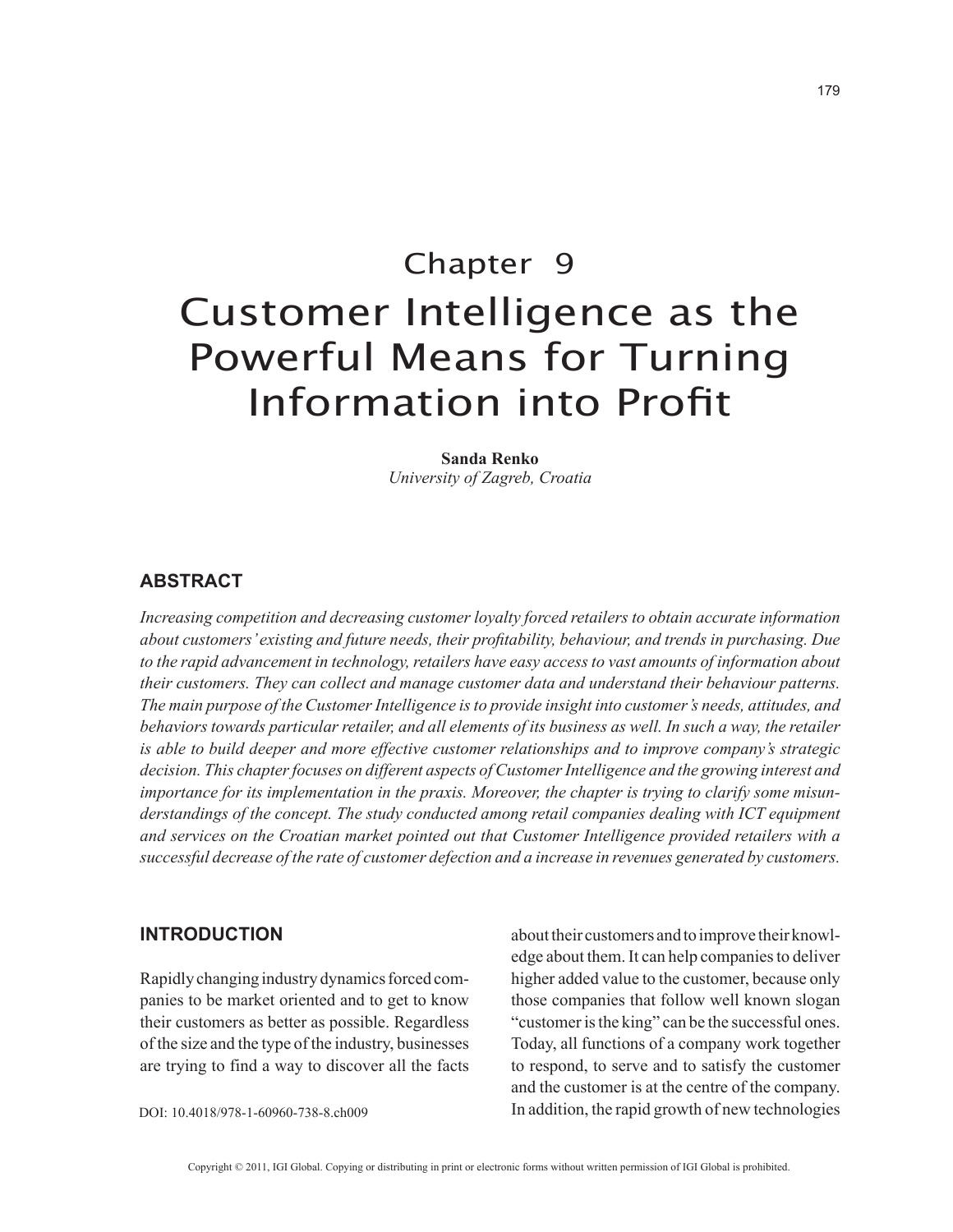and Internet has greatly increased market opportunities for companies and has transformed the way how relationships between companies and their customers are managed.

Retailing is recognized as one of the most dynamic industries and the situation on the retail market has dramatically changed over the last thirty years. Retailing companies face many challenges: increasing information availability, more critical, more selective and sophisticated customers, the increase in the number of products and services offered, the number of retail formats, etc.

That increasingly dynamic retailing of the twenty-first century forces managers to monitor, to understand and timely respond to their customers. In such a situation, the most important competitive tools are timely and effective information which give detailed understanding of the experience customers have in interacting with a retailer. The extensive body of work indicates that IT solutions have helped companies to focus on customers and to build relationships with them (Apte, et al., 2005; Davenport, Harris & Kohli, 2001; Novo, 2001; Qiu, Li, & Wu, 2008; Phan & Vogel, 2010; Rubin, & Leigh, 2001; Speier, & Venkatesh, 2002; Trim, & Lee, 2006). This chapter focuses on the Customer Intelligence which is the process of interacting retailing companies with customer services, accounts payable, and all customer activities, in order to build deeper and more effective customer relationship. The chapter begins with the theoretical background where the insight into definitions of Customer Intelligence, motives for implementing it, benefits of its usage, the discussion about the necessary information technology, etc. is given. The review of the available literature showed a lack of consensus regarding the most appropriate way in which Customer Intelligence should be defined because it has been identified with Customer Relationship Management very often. In an attempt to explain the true meaning of Customer Intelligence, the review of the literature from the domain of Business Intelligence and customer relationship management was conducted, too. Aside from published academic papers, articles posted on key CRM portals and the top CRM software manufacturers and providers (e.g. Oracle, SAS) were evaluated. Additionally, relying on the study conducted among retailers in Croatia, the chapter considers the technology which allows to storage and to maintain with information about customers, the impact of the Customer Intelligence implementation on the customer loyalty and on the level of customer retention as well.

# **THEORETICAL BACKGROUND**

In the early twentieth century, retailers had no problem in managing their relationships with customers because they had fewer customers than today and most of them were local. Recordkeeping was done in the retailer's head or in a simple ledger (Seeman & O'Hara, 2006). Selling places looked like friendly establishments where retailers knew who their customers were. Retailers were well-informed about customers' preferences. They listened to what their customers wanted, and continuously changed business in ways that reflected their customers' changing preferences. As last few decades have seen the growth in retailing formats and Internet, companies have accumulated large amount of data from various channels. Retail managers are concerned how to reduce these data into manageable amount of reliable and useful information for decision making. At this point we come to the concept of Customer Intelligence. The author of "Customer Intelligence: From Data to Dialogue", Kelly (2006) identified that the first stage of customer information utilization lasted from the 1990s till 2000, although very many business are still mired in the first stage. The second stage began in the 2000s when retailers stopped with monitoring and recording customer data and started with communicating with their customers.

One more comprehensive explanation of the term is given with following sentences by an ex